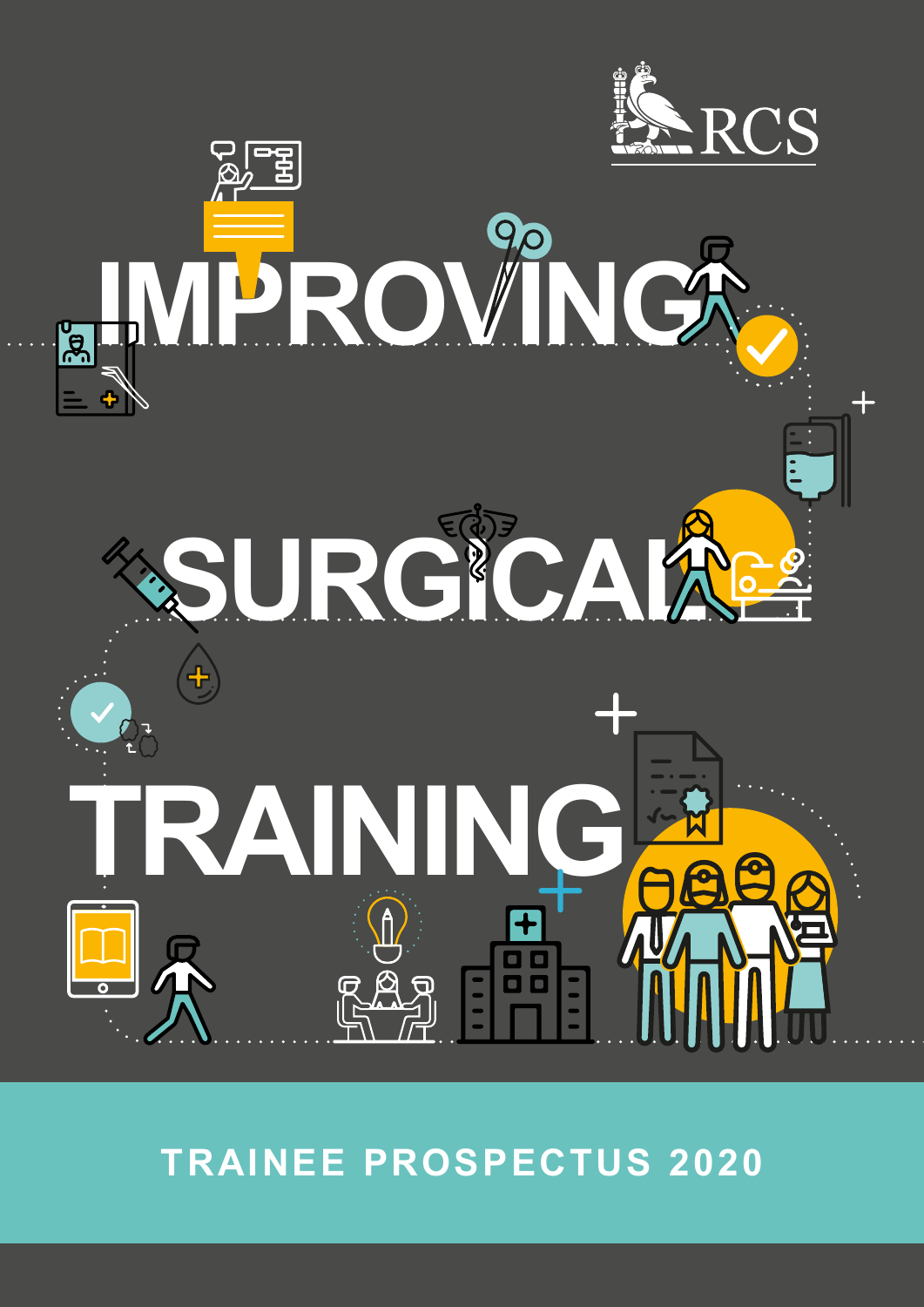

In association with:  $\blacksquare$ 





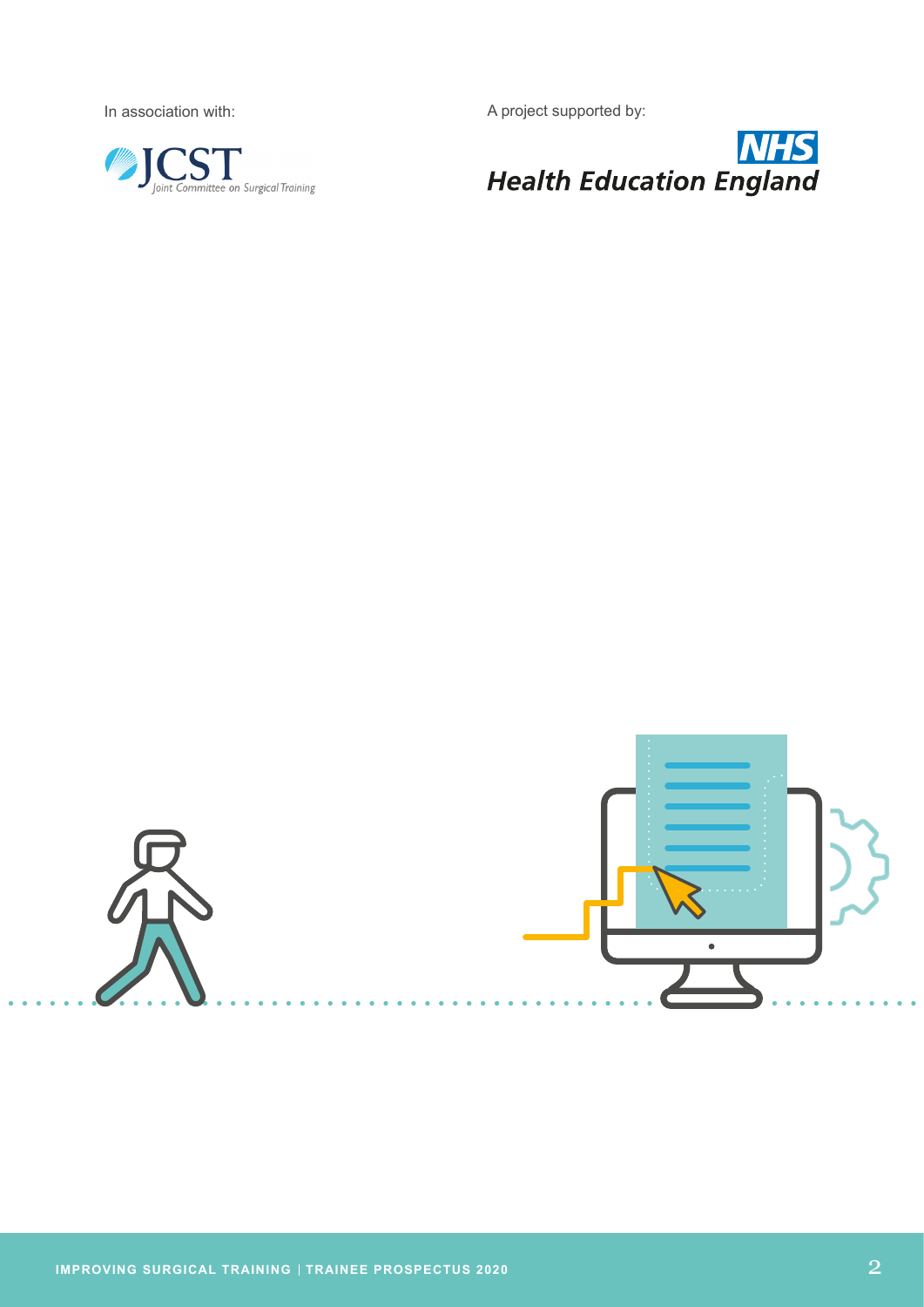### **CONTENTS**

| <b>Summary</b>                                              |    |
|-------------------------------------------------------------|----|
| <b>Background</b>                                           | 5  |
| Training in the Improving<br><b>Surgical Training pilot</b> | 6  |
| Progression and length of training                          | 8  |
| <b>Specialities</b>                                         | q  |
| Scotland                                                    | 10 |
| 2020 IST posts                                              | 11 |
| <b>Application process</b>                                  | 12 |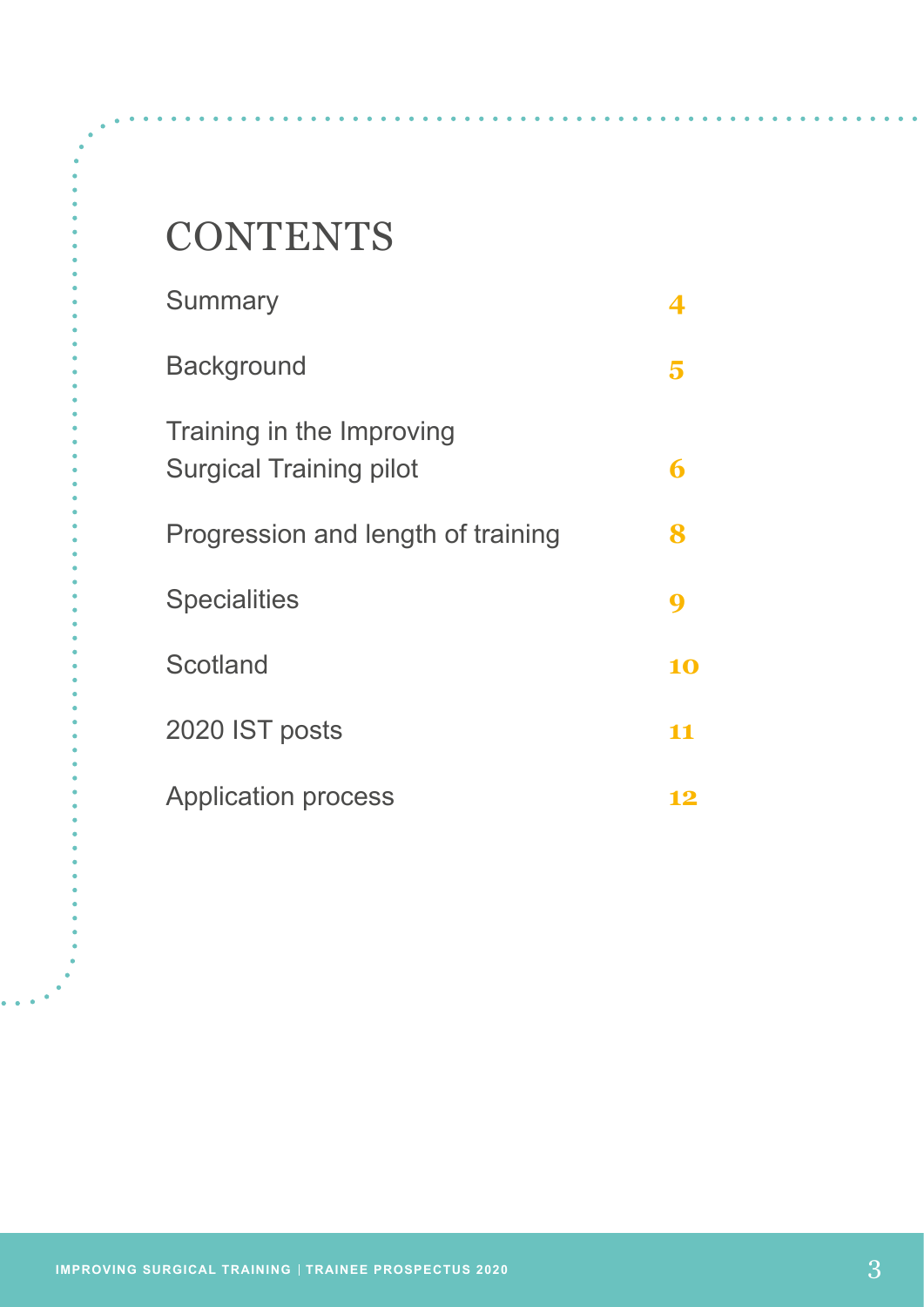### SUMMARY

**Improving Surgical Training (IST) is a project led by the Royal College of Surgeons of England (RCS) and Health Education England (HEE), which aims to provide surgical trainees with a greater quality and quantity of training through a series of innovative initiatives. These include appropriate emphasis on clinical exposure supported by simulation, enhanced trainee–trainer interactions with dedicated training time and working with members of the surgical care team**<sup>1</sup> **(also known as the extended surgical team (EST)).**

IST is an ambitious project that is being piloted and evaluated alongside existing surgical training and has already recruited two cohorts of trainees in 2018 and 2019. IST trainees are appointed to a programme in which regular formative assessments will be used to ensure progress against the core surgery curriculum, with appropriate feedback, personal reflection and self-assessment.

The IST initiatives are intended to allow early year trainees to develop competencies at their own pace, with opportunities to gain skills usually acquired in more advanced training.

In 2020, the pilot will be recruiting the next cohorts of run through trainees in general surgery, urology and vascular surgery, alongside the first cohort in trauma and orthopaedic surgery. Uncoupled core surgery posts which comply with the IST initiatives are also available within the pilot.

HEE have commissioned an independent evaluation of the pilot, which will report in December 2021. The evaluation will include interim reports on the pilot and it is anticipated that the outcome will have applications for future surgical training.



1. www.rcseng.ac.uk/standards-and-research/standards-and-guidance/service-standards/surgical-care-team-guidance/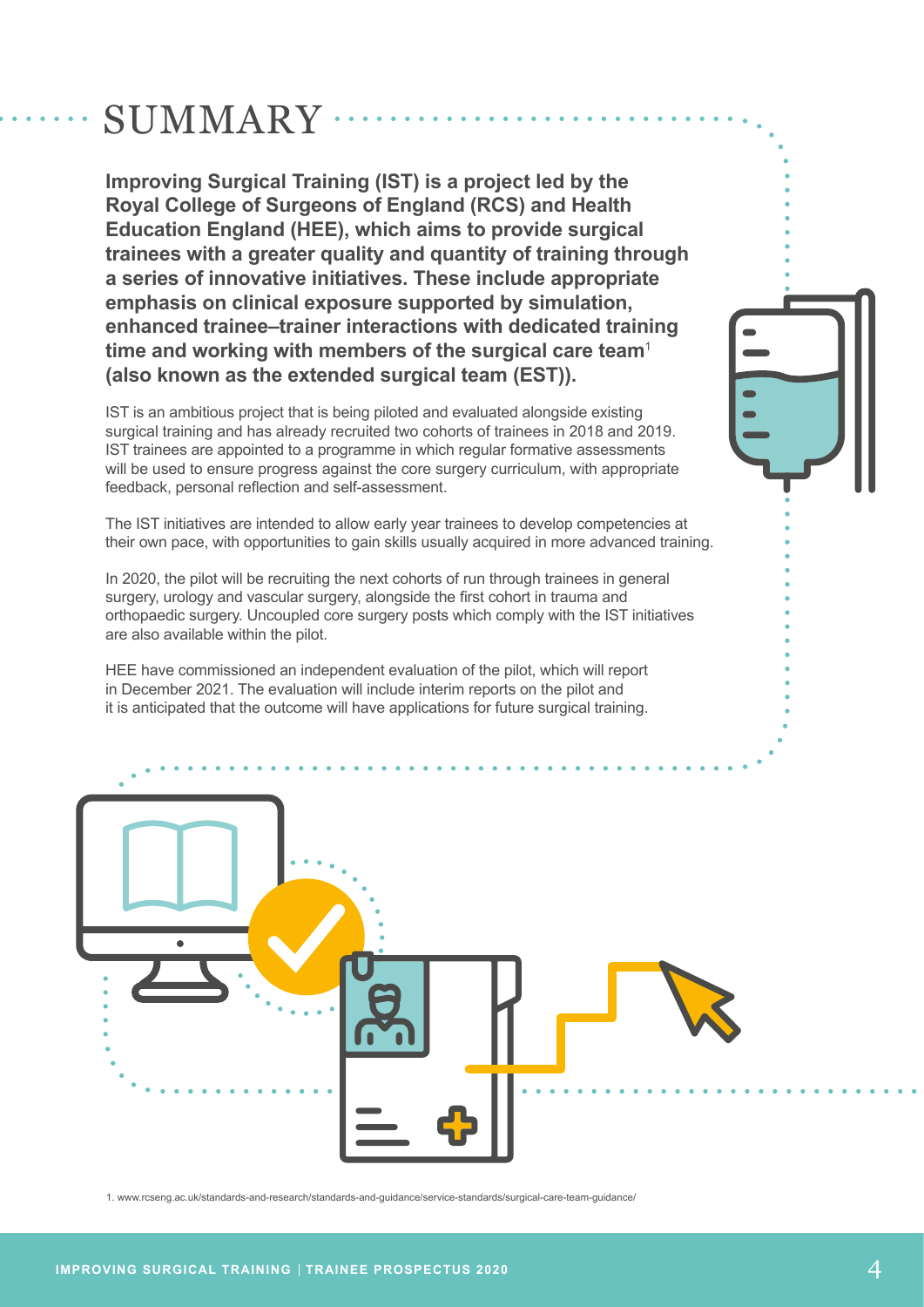

**The RCS was commissioned by HEE in 2015 to investigate how surgical training in the UK might change in the context of the Shape of Training Review**<sup>2</sup> **. An RCS appointed working group subsequently published the Improving Surgical Training report,**<sup>3</sup>  **which identified the following key issues:**

- **●** Trainees were working to provide clinical services with limited emphasis on training.
- Shift working resulted in the loss of trainee-trainer relationships and lost opportunities for valuable elective daytime training owing to a high proportion of on-call work, especially at night.
- **●** High dissatisfaction rates were common among surgical trainees, especially core surgical trainees.
- **●** Trainers had limited time to train.

The IST report described a series of recommendations to address these issues and create a surgical training system that produces competent, confident, self-motivated professionals who are able to provide the highest quality of care for patients in the NHS.

The report made the following principal recommendations:

- **1.** Provide trainees with an appropriate balance between training and service, working closely with multi-professional colleagues.
- **2.** Professionalise and secure time for educational and clinical supervision to provide support and feedback, and to promote reflective practice.
- **3.** Use workplace based formative assessments that focus on the development of a competent surgeon with defined knowledge and clinical and technical skills.
- **4.** Establish a learning environment that embeds simulation for both technical and non-technical skills.
- **5.** Improve and enhance the overall experience of training to ensure greater job satisfaction.
- **6.** Ensure that doctors at the end of training maintain or improve on current standards and meet current and future patient needs.

<sup>2.</sup> www.shapeoftraining.co.uk/

<sup>3.</sup> www.rcseng.ac.uk/-/media/files/rcs/careers-in-surgery/improving\_surgical\_training\_text.pdf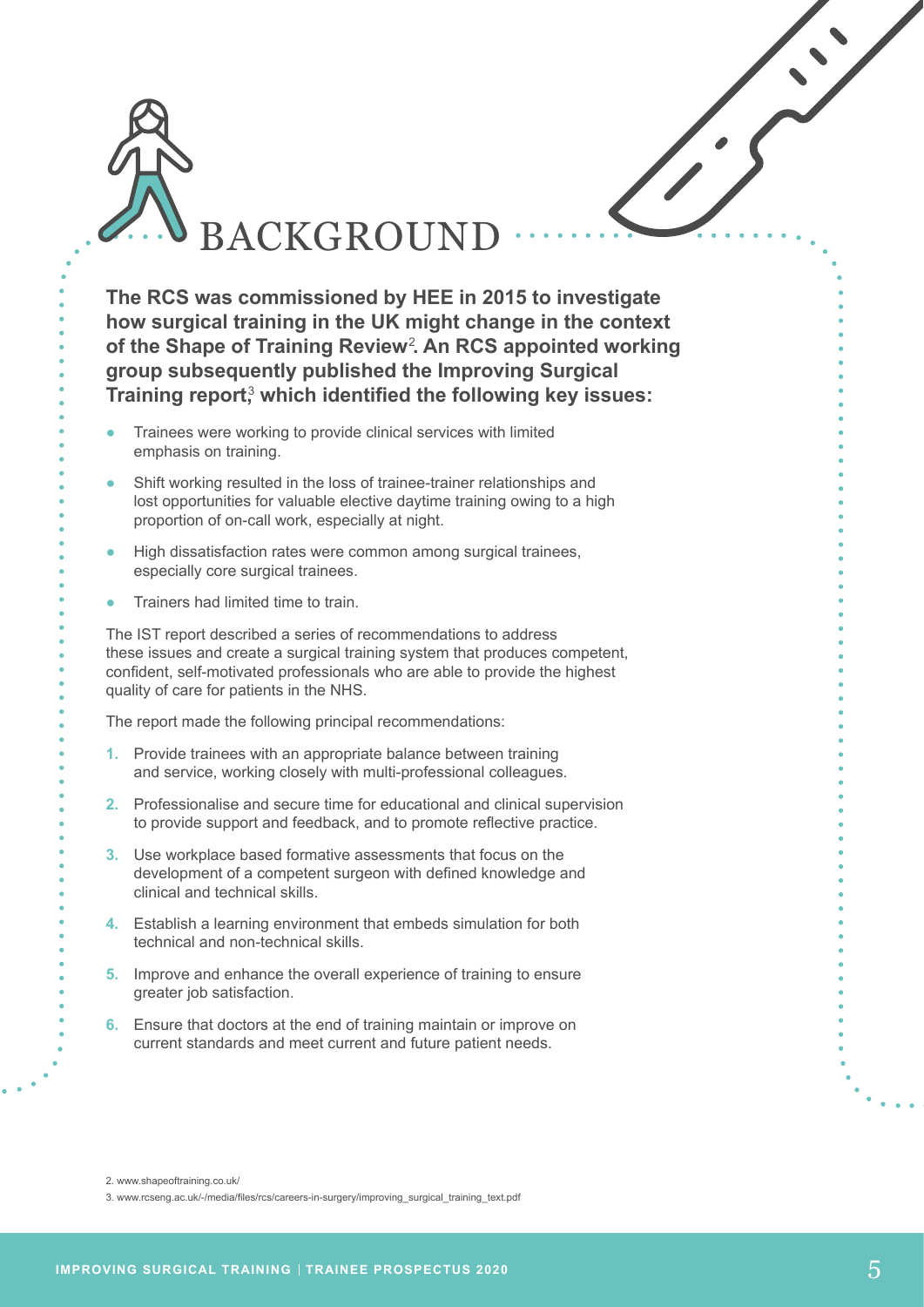### TRAINING IN THE IMPROVING SURGICAL TRAINING PILOT

#### **1. Provide trainees with an appropriate balance between training and service, working closely with multi-professional colleagues**

The IST pilot posts will provide training opportunities for approximately 60% of the working week. Pilot placements are intended to be restricted to on-call rotas, which are designed to provide appropriate time for elective training.

The IST pilot aims to champion the surgical care team to ensure that trainees' time is dedicated to activities of high educational value. The surgical care team (SCT or EST) may include advanced clinical practitioners, physician associates, surgical first assistants and surgical care practitioners. Further details can be found about these roles on the RCS website.<sup>4</sup> Members of the SCT already work closely with pilot trainees in a number of sites, providing clinical support and reducing administrative responsibilities.

Pilot training placements will usually be of twelve months' duration, to allow the development of a more settled learning environment.

#### **2. Professionalise and secure time for educational and clinical supervision to provide support and feedback, and to promote reflective practice**

Trainers of pilot trainees must have protected supervision time for training in their job plan and a minimum average of one hour per trainee per week to provide feedback and reflection. Trainers will be expected to support trainees in obtaining the appropriate opportunities within ward work, when treating outpatients, and in the operating theatre, to gain the curriculum-defined skills for their stage of training.

Training and resources for trainers will ensure that they are fully aware of the formative approaches inherent in IST, and provide feedback and encourage reflective learning by trainees. Such training is expected to be available within Schools of Surgery and regionally based. Trainers will be expected to maintain their own professional development of training and teaching skills<sup>5</sup>





4. www.rcseng.ac.uk/standards-and-research/standards-and-guidance/service-standards/surgical-care-team-guidance/surgical-care-team-resources/ and https://www.rcseng.ac.uk/standards-and-research/standards-and-guidance/service-standards/surgical-care-team-guidance/ 5. www.rcseng.ac.uk/careers-in-surgery/trainees/ist/pilot-site-resources/trainer-resources/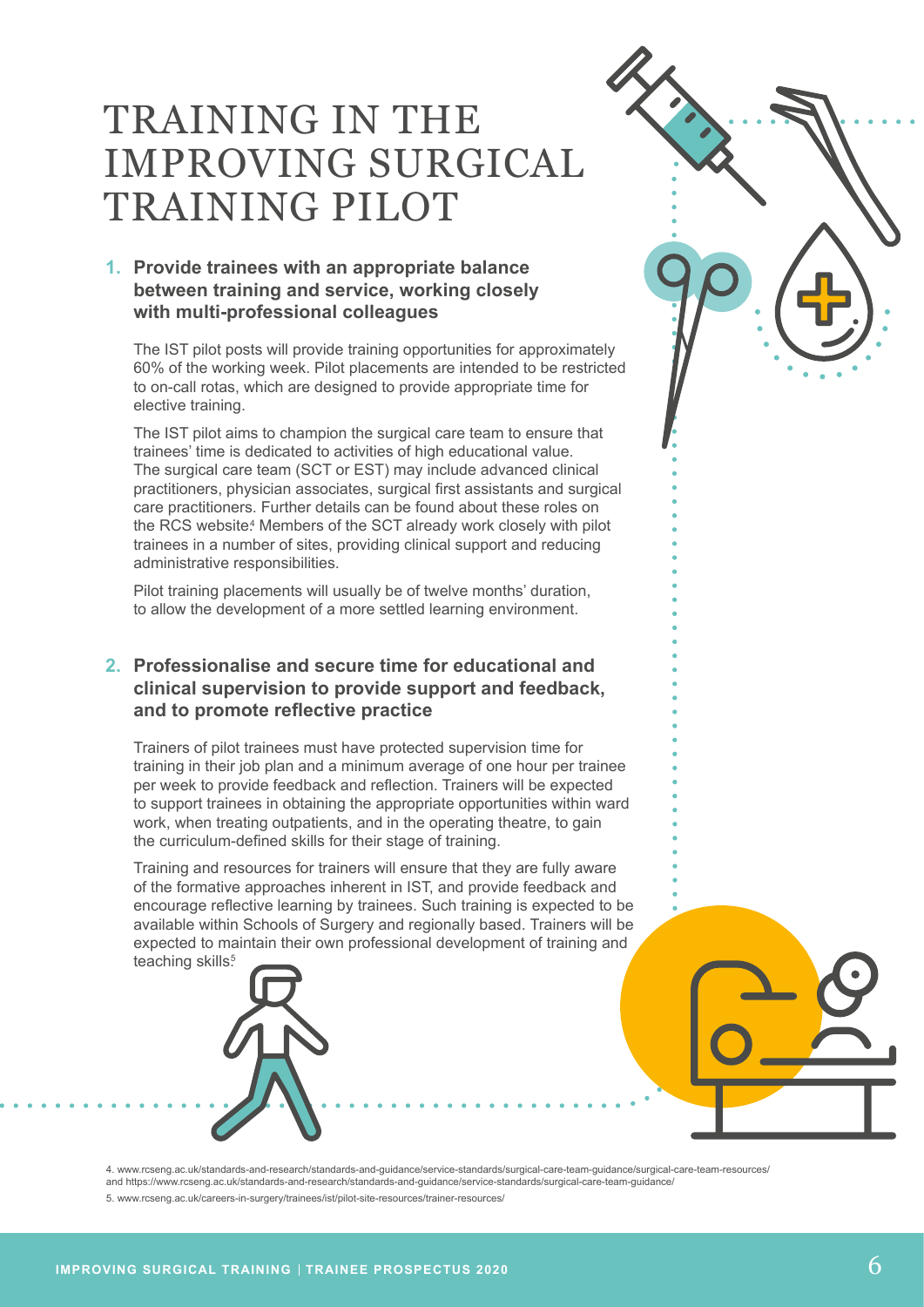#### **3. Use workplace based formative assessments that focus on the development of a competent surgeon with defined knowledge and clinical and technical skills**

Both IST pilot trainees and non-pilot core trainees will follow the same core surgery curriculum during the first two years of their training. The learning agreement, dedicated trainer time and extended time for training in the working week will facilitate more competence based training opportunities.

The Joint Committee on Surgical Training (JCST) is preparing new curricula for all surgical specialties in the context of the new GMC standards (Excellence by Design – Standards for Postgraduate Curricula<sup>6</sup>) which state curricula should be outcomes-based. This approach will be included in the next revision of the core curriculum, which is due for implementation in August 2020.

#### **4. Establish a learning environment that embeds simulation for both technical and non-technical skills**

The benefits of simulation are now established in surgical training for not only technical but also non-technical skills.

Pilot trainees will receive simulation-based training through dedicated local educational induction programmes ('boot camps') as they move through different levels of training and have specific opportunities within their posts for both supervised and unsupervised activities.

The use of simulation for training and learning is now part of the core curriculum and will be incorporated in the upcoming revised specialty curricula.

#### **5. Improve and enhance the overall experience of training to ensure greater job satisfaction**

A key feature of IST is that progression will be based on acquisition of curriculum-defined competencies. Trainees learn and develop at different rates and IST recognises that such individual performance needs to be taken into consideration. Run through training facilitates the environment in which individual performance can be supported without the potential insecurity of having to move location for higher training. Summative assessment is necessary at different stages but this will ensure that targets are met in preparation for the next phase of training.

The working environment is anticipated to include the 'modern firm' structure comprising trainer, trainee, peer colleagues and the surgical care team.

The evaluation of the pilot will include an assessment of the experience and learning of trainees, the relationship between trainees and supervisors, the impact of the working environment on trainee wellbeing, and overall trainee satisfaction including work-life balance.

#### **6. Ensure that doctors at the end of training maintain or improve on current standards and meet current and future patient needs.**

At completion of training, pilot and non-pilot uncoupled trainees will have achieved the same clinical skills and professional competencies. IST trainees will meet the same certification criteria but they will be gained through a more efficient and rewarding process using the initiatives outlined in this prospectus.

6. www.gmc-uk.org/education/standards-guidance-and-curricula/standards-and-outcomes/excellence-by-design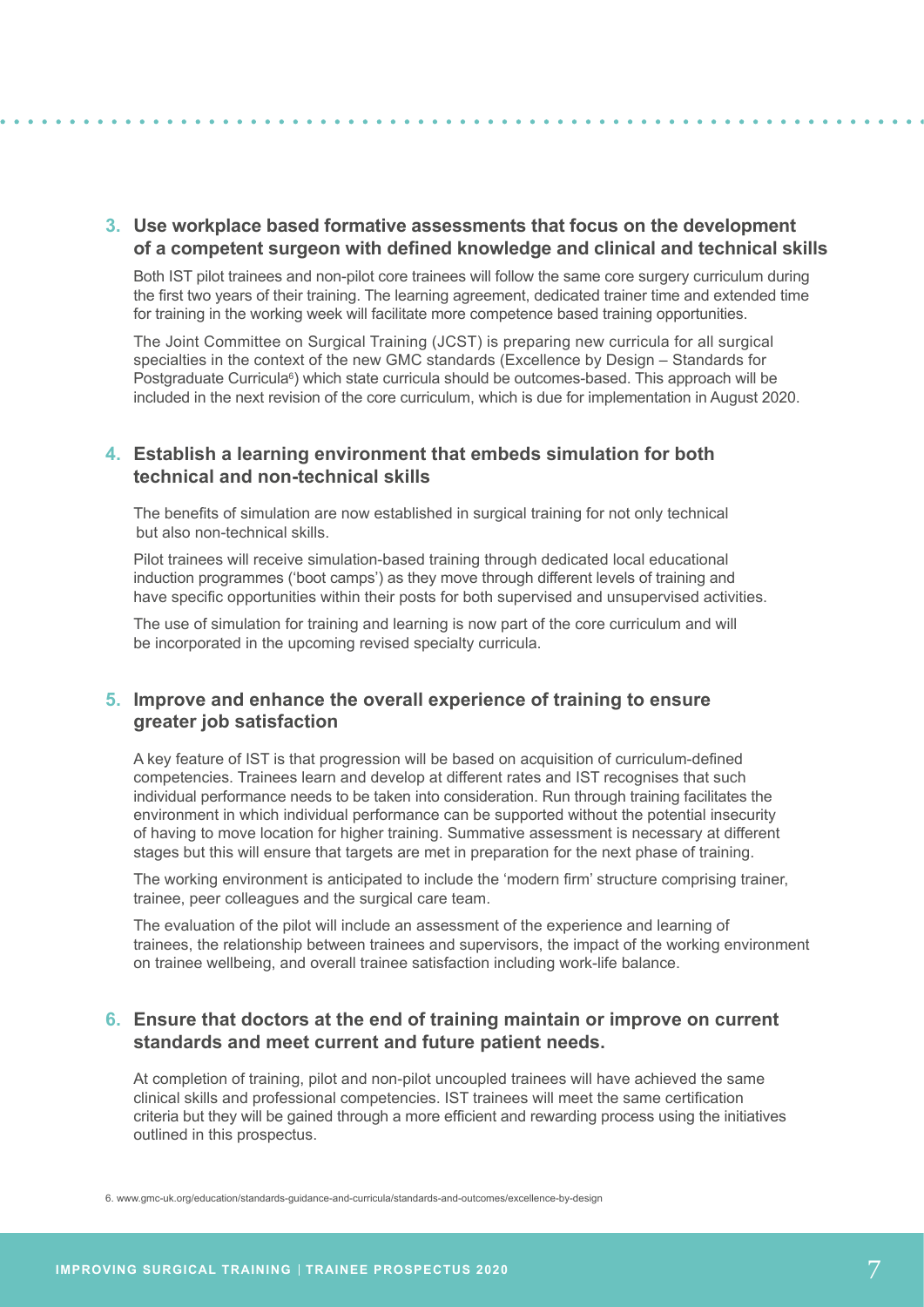### PROGRESSION AND LENGTH OF TRAINING

Progress within the IST pilot will be competency-based and is expected to take between six and eight years from start to certification. IST pilot trainees will follow the core surgery curriculum in ST1/2, followed by the relevant higher specialty curriculum from ST3 onwards. Trainees completing their core competencies before the end of ST2 may have the opportunity to begin working towards achieving competencies from the specialty curriculum prior to ST3, potentially allowing for accelerated progression towards certification. Throughout the programme, there will be formative and summative assessments, including the ARCP.

Progression to specialty training for IST trainees will be determined by the Annual Review of Competence Progression (ARCP) panel in general surgery, urology, and trauma and orthopaedic surgery. IST Trainees will be required to enter the respective specialty selection process considered at the ARCP during their ST2 year. Scores by pilot trainees will form part of the evidence along with the formative workplace based assessments. Educational Supervisor reports will be presented to the panel and will contribute to the outcome awarded.

If a pilot trainee does not achieve the appointable score but has achieved all other requirements for progression, additional training within the same LETB/deanery may be provided.

Pilot trainees will be expected to complete and submit an application via Oriel, equivalent to those in non-IST training. This will ensure equivalence of the process including the practicalities of the selection interview for IST and non-IST trainees alike.

For pilot trainees in vascular surgery, progression to ST3 will not be subject to this benchmarking process.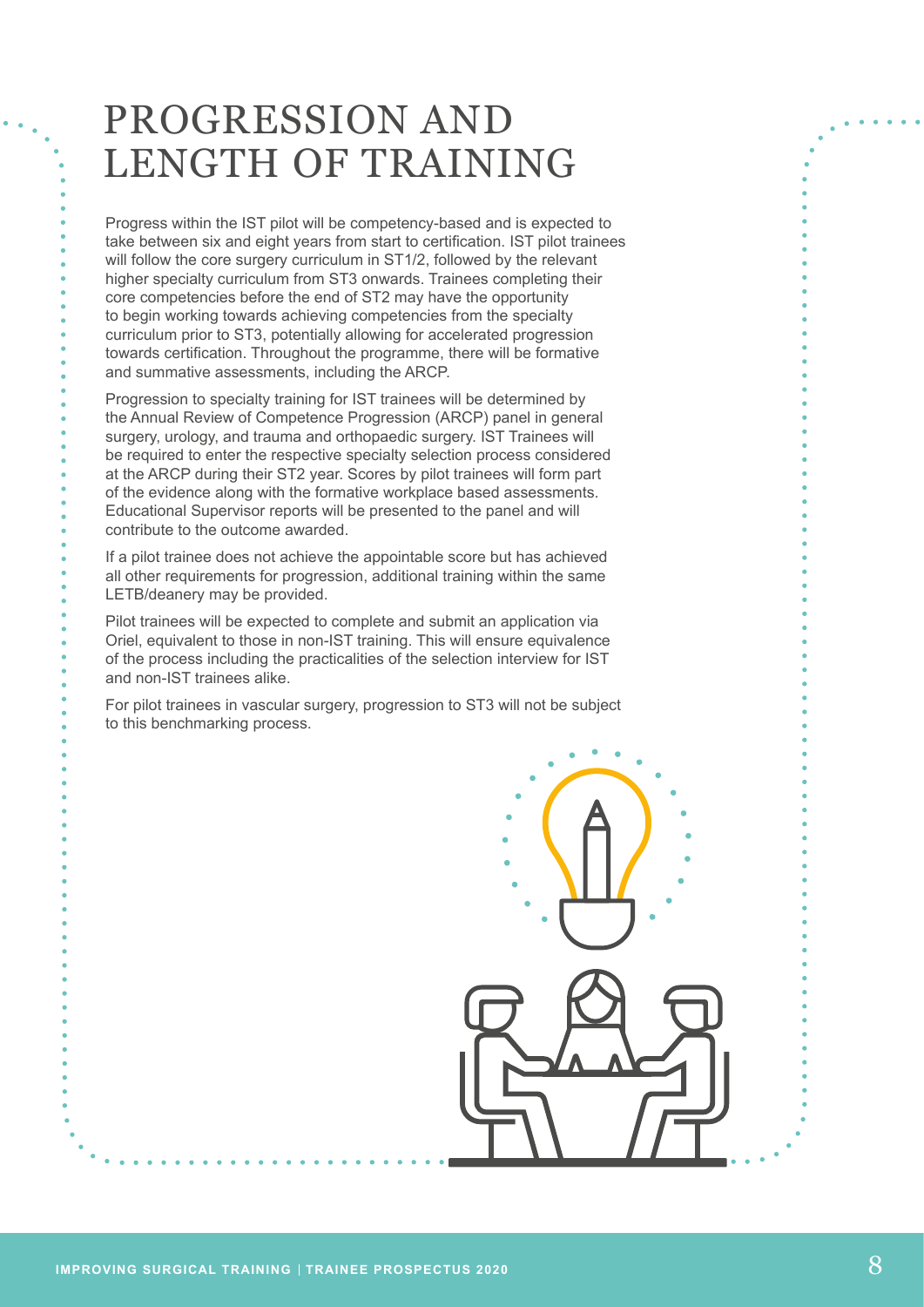### **SPECIALTIES**

#### **Run through General Surgery IST posts**

The first cohort of trainees started their run through general surgery IST posts in training in August 2018 (October 2018 in London), and the second cohort of IST general surgery trainees joined the pilot in 2019. A further cohort of IST general surgery trainees will join the pilot in 2020. Trainees will receive training in acute urology, acute general surgery of childhood and acute vascular surgery.

#### **Run through Urology IST posts**

The first cohort of run through IST urology trainees began their training in 2019, and further run through urology trainees will be recruited to IST posts in 2020. These are expected to comprise urology themed posts including general and/or paediatric surgery and a minimum of one year in a dedicated urology unit.

#### **Run through Vascular Surgery IST posts**

The first cohort of run through vascular surgery trainees began their training in 2019. A second cohort of trainees in vascular surgery will join the pilot in 2020. IST in vascular surgery aims to deliver improved surgical training while allowing trainees the opportunity to develop their vascular surgical skills at an earlier stage, in centres with a track record of high quality training and programmes that allow appropriate exposure to both vascular surgery and general surgery. IST trainees in a vascular training programme will not benchmark at ST2 but will require an appropriate outcome at the ST2 ARCP to progress into ST3.

#### **Run through Trauma and Orthopaedic Surgery IST posts**

The first cohort of trainees in IST run through trauma and orthopaedic surgery will join the pilot in 2020. Their posts include a year's exposure to trauma and orthopaedics and placements in other specialties, for example, general surgery, vascular surgery, plastics or ITU.

#### **IST-Compliant Uncoupled Core Surgery posts**

In 2020, some Schools of Surgery will offer uncoupled core surgery posts which are compliant with the principles of IST. These may be preferable for trainees who have not yet decided on their choice of higher specialty training, or who do not wish to pursue a run through programme.

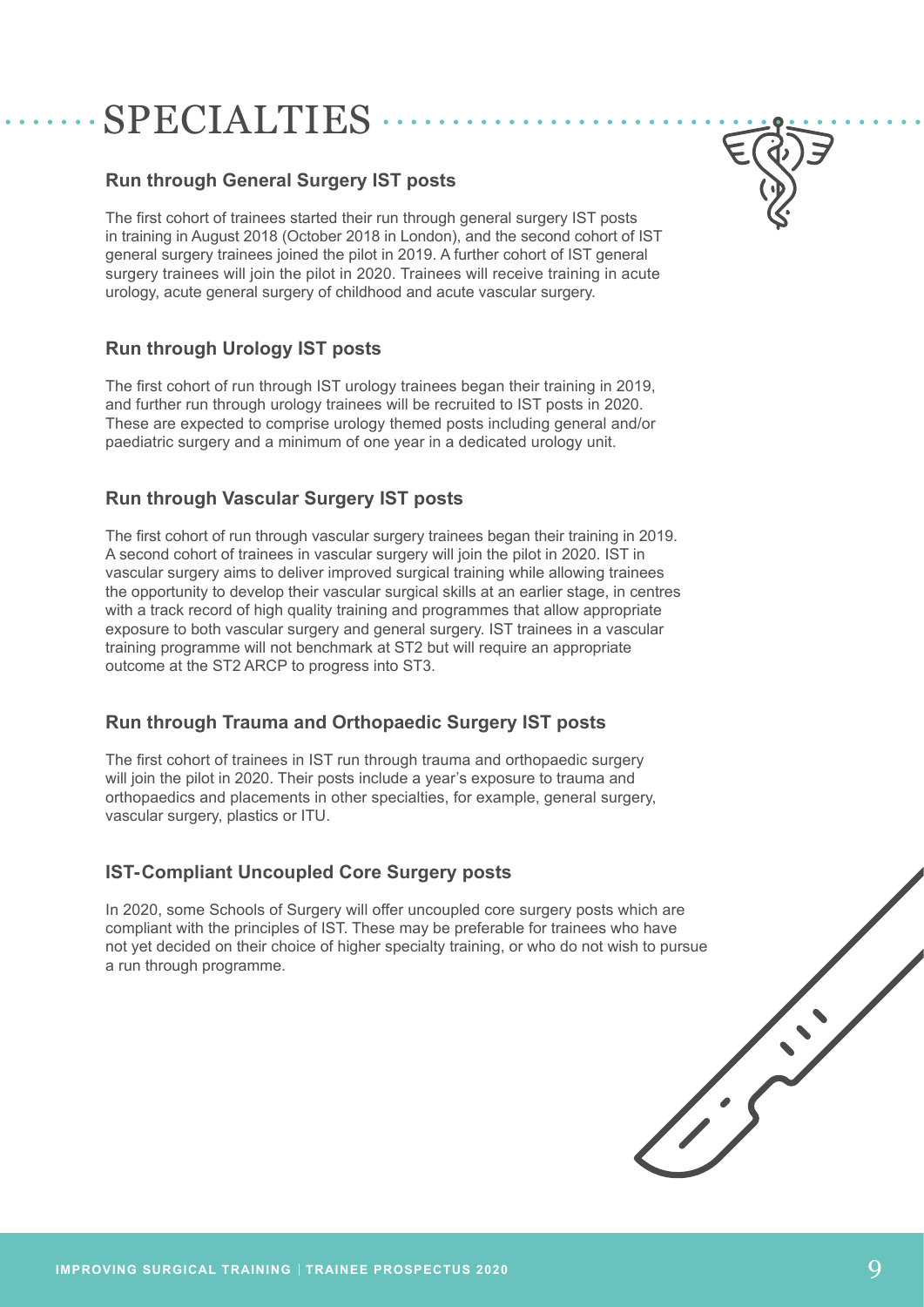### SCOTLAND

**In addition to run through training in general surgery, urology and vascular surgery, all core surgical training posts in Scotland in 2020 will be part of the pilot. NHS Education for Scotland is supporting the implementation of the project locally.**

#### **Run through IST posts**

Ten run through general surgery posts will be available; three run through urology posts, and one run through vascular surgery post.

#### **Core surgical training IST posts**

All remaining core surgical training posts in Scotland will be uncoupled IST placements. This means that trainees undertaking uncoupled surgical training will train in pilot site health boards that have made the environmental changes included in the IST model, such as adjusting rotas to provide training opportunities for approximately 60% of the working week, and protecting supervision time for training in trainers' job plans.

These placements however, are not run through in structure. Training programmes will comprise 6 and 12 month posts in different surgical specialties including cardiothoracic surgery, ENT, general surgery, paediatric surgery, plastic surgery, trauma & orthopaedics, vascular surgery and urology. Some of these posts will be themed for a career in all of the surgical specialties, including general surgery.

For more information about training in Scotland, the Health Boards taking part in the pilot and further details regarding training programmes, please visit **www.scotmt.scot.nhs.uk/specialty/specialty-programmes.aspx**



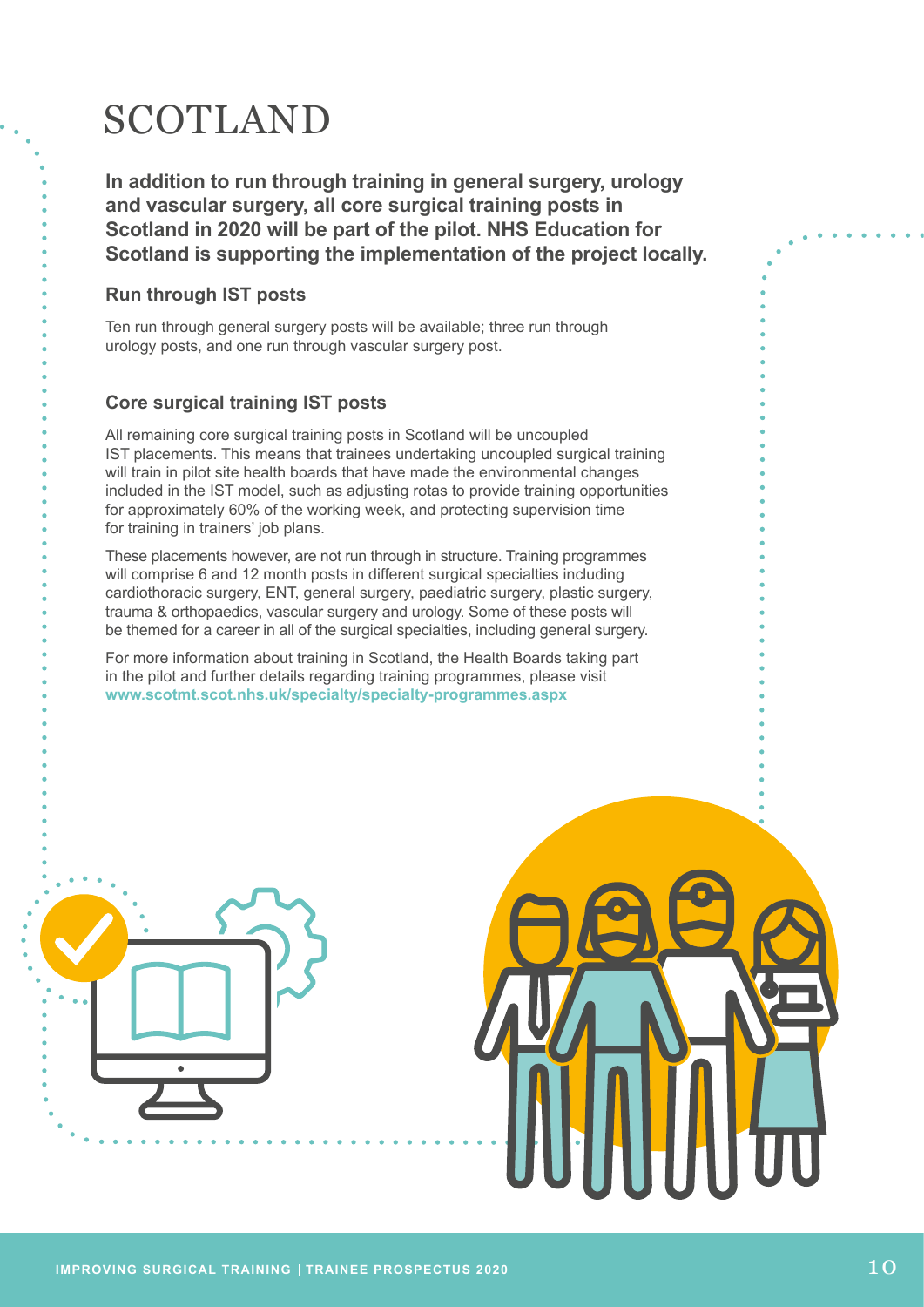### 2020 IST POSTS

**Indicative maximum pilot post numbers in 2020 are shown below. Please note, these are subject to change and the posts listed on Oriel**<sup>7</sup>  **are final.**



|                                 | Total <sup>8</sup> | Core           | General        | Trauma &<br>Orthopaedic | Urology        | Vascular       |
|---------------------------------|--------------------|----------------|----------------|-------------------------|----------------|----------------|
| <b>East Midlands</b>            | $6\phantom{a}$     |                | $\overline{2}$ | $\overline{2}$          |                | $\overline{2}$ |
| <b>East of England</b>          | 21                 |                | $\,8\,$        | $\overline{7}$          | 3              | $\mathfrak{Z}$ |
| Kent, Surrey and Sussex         | $\overline{2}$     |                | $\overline{2}$ |                         |                |                |
| London                          | 27                 | 10             | 8              | $\overline{2}$          | $\overline{4}$ | 3              |
| <b>North East</b>               | 27                 | 16             | 6              | 3                       | $\mathbf{1}$   | $\mathbf{1}$   |
| <b>North West</b>               | 12                 |                | $\overline{4}$ | $\overline{4}$          | 3              | $\mathbf 1$    |
| <b>South West</b>               | $\overline{3}$     | $\overline{2}$ | $\mathbf 1$    |                         |                |                |
| <b>Thames Valley</b>            | $\overline{2}$     |                | $\mathbf 1$    |                         | $\mathbf{1}$   |                |
| <b>Wessex</b>                   | $\mathbf{1}$       |                | 1              |                         |                |                |
| <b>West Midlands</b>            | 10                 |                | $\,$ 6 $\,$    | $\overline{2}$          | $\mathbf{1}$   | $\mathbf{1}$   |
| <b>Yorkshire and the Humber</b> | 9                  |                | 5              |                         | 3              | $\mathbf{1}$   |
| <b>England (total)</b>          | 120                | 28             | 44             | 20                      | 16             | 12             |
| <b>Scotland</b>                 | 53                 | 39             | 10             |                         | 3              | $\mathbf{1}$   |
| <b>Wales</b>                    | 11                 |                | 11             |                         |                |                |
| <b>UK (total)</b>               | 184                | 67             | 65             | 20                      | 19             | 13             |

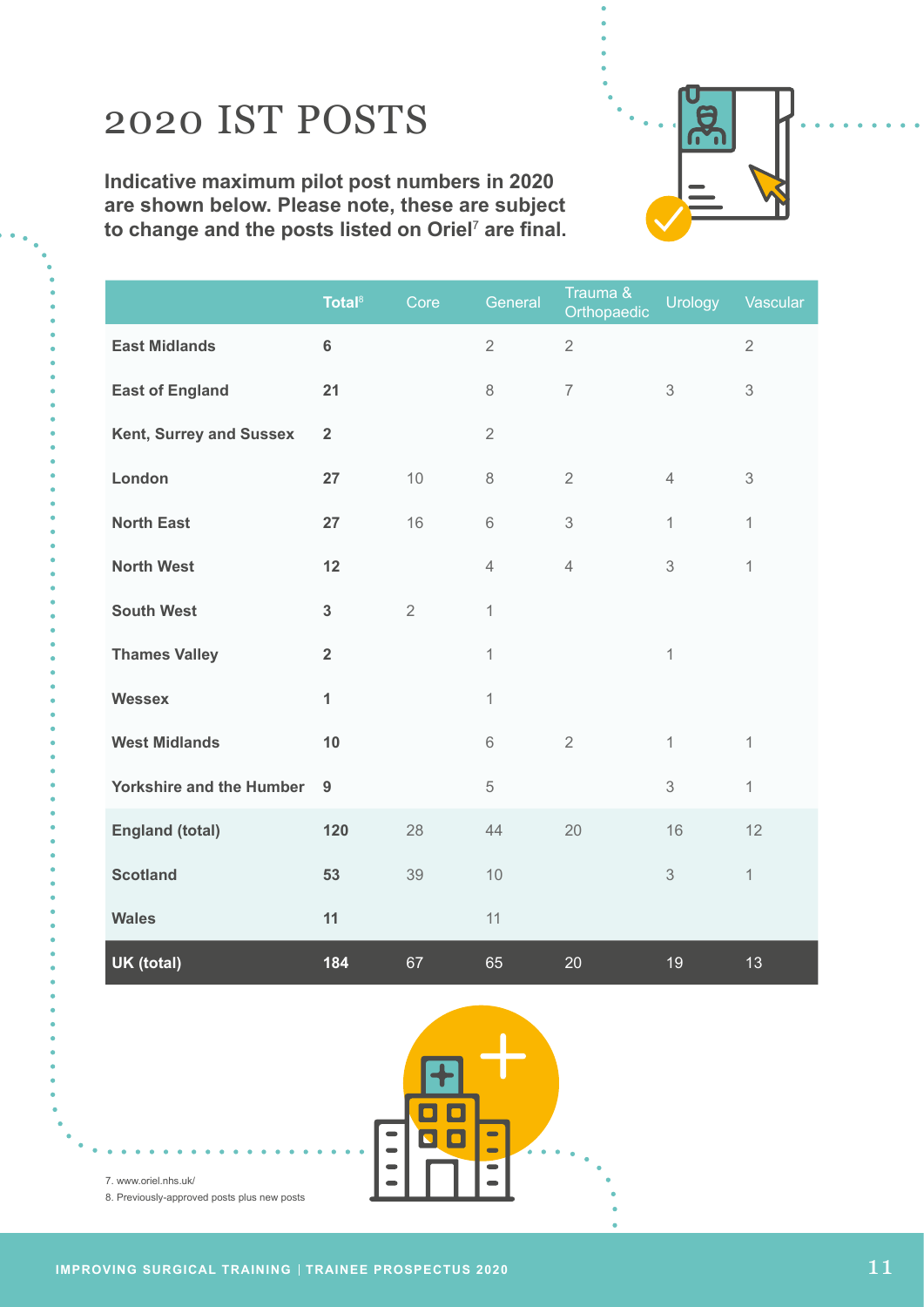## APPLICATION PROCESS

**Entry to the IST pilot and core surgical training will be completed via the standard core national selection process which will take place in late 2019/early 2020, based on a single person specification.**

**IST and core surgical training posts will be offered in a combined preference system via the Oriel online application system, with offers based on rankings achieved in the core surgery national selection process.**

### **FAOS**

For a list of FAQs please visit **rcseng.ac.uk/careers-in-surgery/trainees/ist/ist-faq/**

### ENQUIRIES

To find out more, please visit **rcseng.ac.uk/ist,** contact **ist@rcseng.ac.uk** or call **020 7869 6225**





# THE JOOLS FOR JOUR CAREER **Become a member today**

#### Knowledge

- **Access our publications the Bulletin and Annals**, and thousands of e-journals and online resources.
- **Receive regular e-newsletters,** informing you of news and policy changes.
- **Career-stage events** 
	- **Get advice and support at our career development**, networking and regional events. They're free for members (and worth up to £150).
- Skills and development
	- **Apply for research fellowships**, bursaries and awards.
	- **Get a 10% discount** off the price of a range of RCS educational courses.

### Visit: **www.rcseng.ac.uk/join** or phone **020 7405 3474**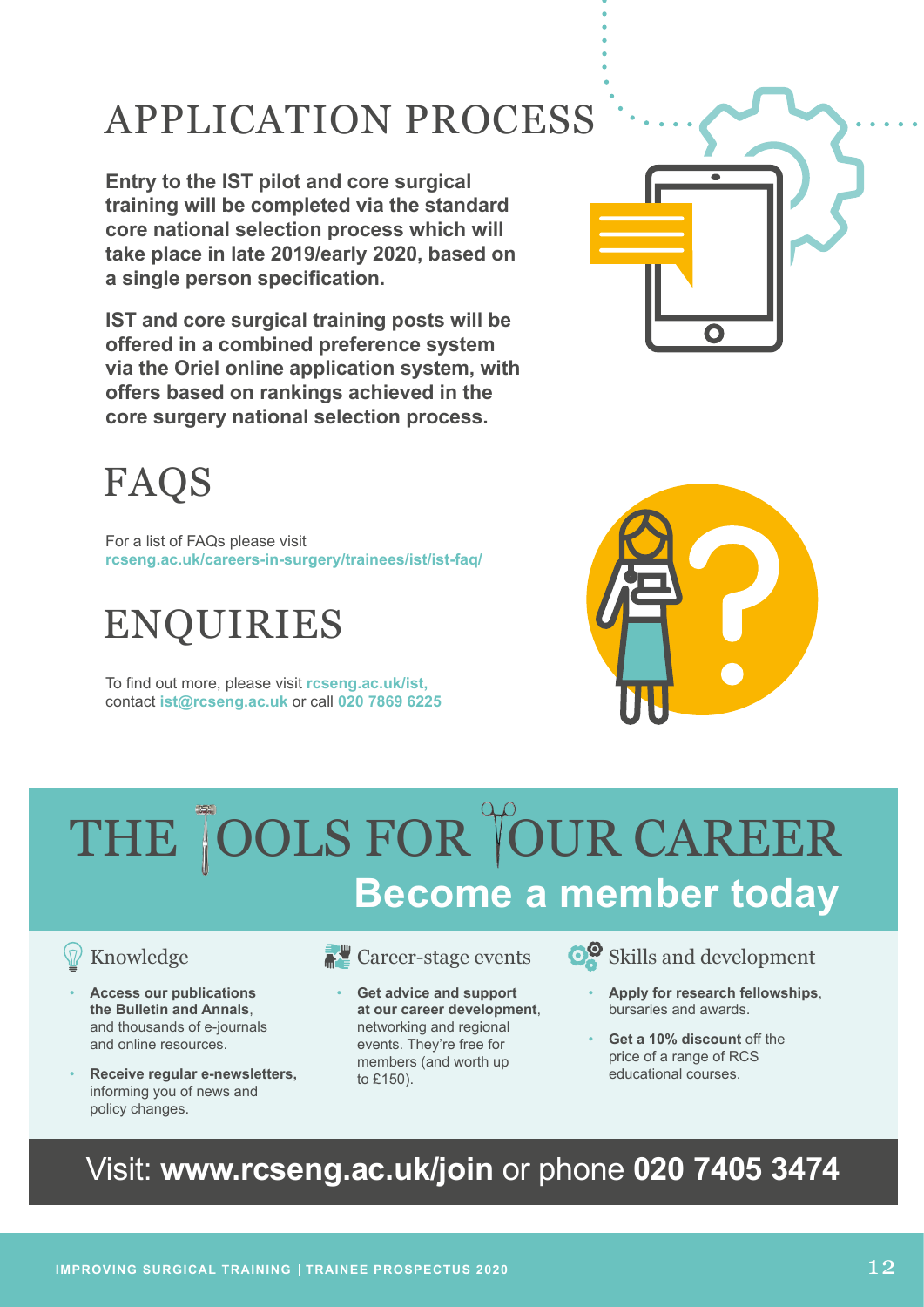